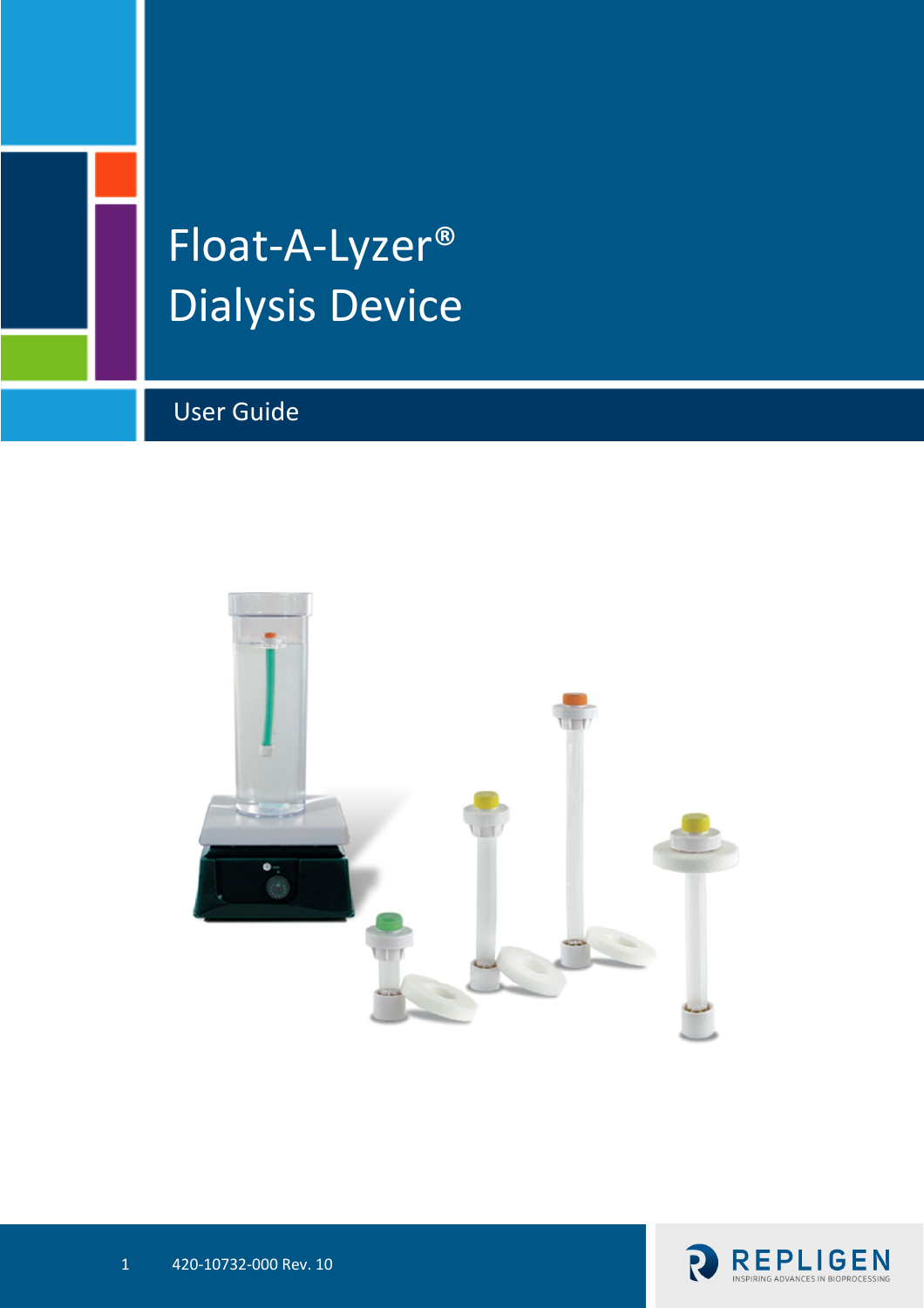The information contained in this document is subject to change without notice.

Repligen Corporation makes no warranty of any kind with regard to this material, including, but not limited to, the implied warranties of merchantability and fitness for a particular purpose.

Repligen Corporation shall not be liable for errors contained herein or for incidental or consequential damages in connection with the furnishing, performance, or use of this material.

No part of this document may be photocopied, reproduced, or translated to another language without the prior written consent of Repligen Corporation.

Products are not intended for diagnostic or therapeutic use or for use in vivo with humans or animals.

For further information, please contact Repligen Corporation at www.repligen.com.

©2020 Repligen Corporation. All rights reserved. The trademarks mentioned herein are the property of Repligen Corporation and/or its affiliate(s) or their respective owners.

**Customer Support [customerserviceUS@repligen.com](mailto:customerserviceUS@repligen.com)** 310-885-4600

**Repligen Corporation** 18617 South Broadwick Street Rancho Dominguez, California 90220 **www.repligen.com**

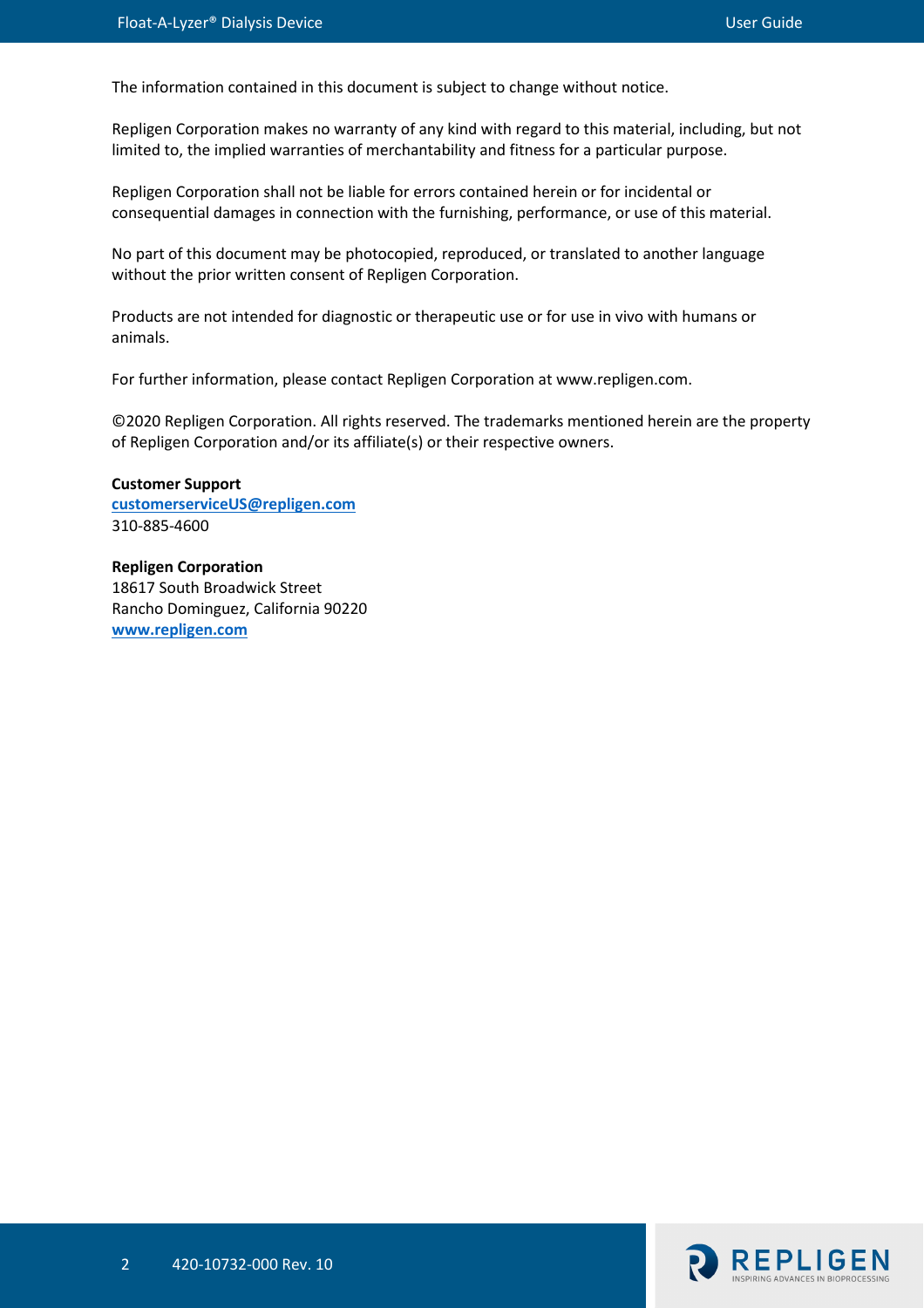#### **Contents**

#### **List of tables**

#### **Abbreviations**

| СE          | Cellulose Ester                        |
|-------------|----------------------------------------|
| EtO         | Ethylene oxide                         |
| <b>HPLC</b> | High-performance liquid chromatography |
| kD          | Kilodalton                             |
| <b>MWCO</b> | Molecular weight cut-off               |

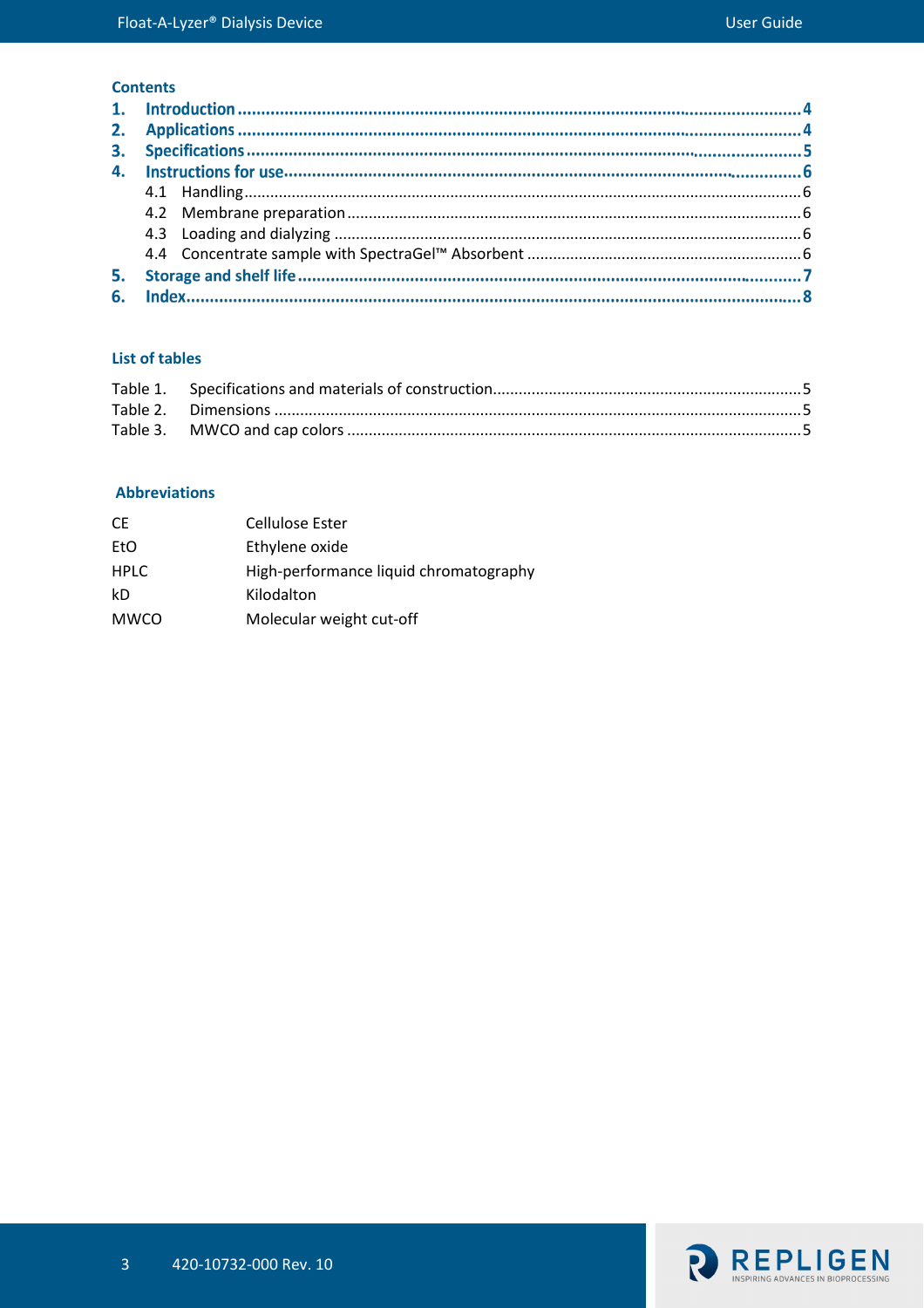## 1. Introduction

The Float-A-Lyzer® Device from Repligen is ideal for the easy and convenient dialysis of small sample volumes. Available in 1 ml, 5 ml and 10 ml volume sizes, the Float-A-Lyzer® Device features proprietary Biotech Grade Cellulose Ester (CE) membrane from Repligen incorporated into a preassembled and leak-proof dialysis device.

Biotech CE is a low protein-binding membrane with no heavy metal and sulfide impurities, available in 9 MWCOs ranging from 100 - 1,000,000 Daltons.

The Float-A-Lyzer® Device assures a 95 - 98% sample recovery while maintaining 99% sample purity and < 5% sample dilution.

The single-use device is designed for easy loading, in-process testing and sample retrieval without the risk of needle punctures. The included floatation ring maintains sample buoyancy and vertical orientation during dialysis. The narrow tubular design allows multiple samples to be dialyzed in the same buffer reservoir.

SpectraPor® Biotech CE Membranes have good chemical resistance. Variables in temperature, concentrations and durations of exposure and other factors may affect the performance of the membrane. It is recommended to test the membrane under your application conditions. These membranes are generally compatible with the following groups: common alcohols (low to mid concentration), many dilute acids and bases and some dilute organics. It is incumbent upon user to verify compatibility prior to use with membrane. For membrane compatibility and purchasing information visit www.repligen.com.

### **Applications**

The Float-A-Lyzer® Device is used for a variety of applications, including:

- Drug dissolution (controlled drug release)
- Buffer change and desalting
- HPLC Sample preparation
- Nanoparticle and liposome purification
- Removing sulfate, cesium chloride, low molecular weight contaminants or surfactants
- Separation and purifications of DNA, proteins, viruses, antibodies and peptides
- Biopolymer purification and removal of monomers
- Binding studies

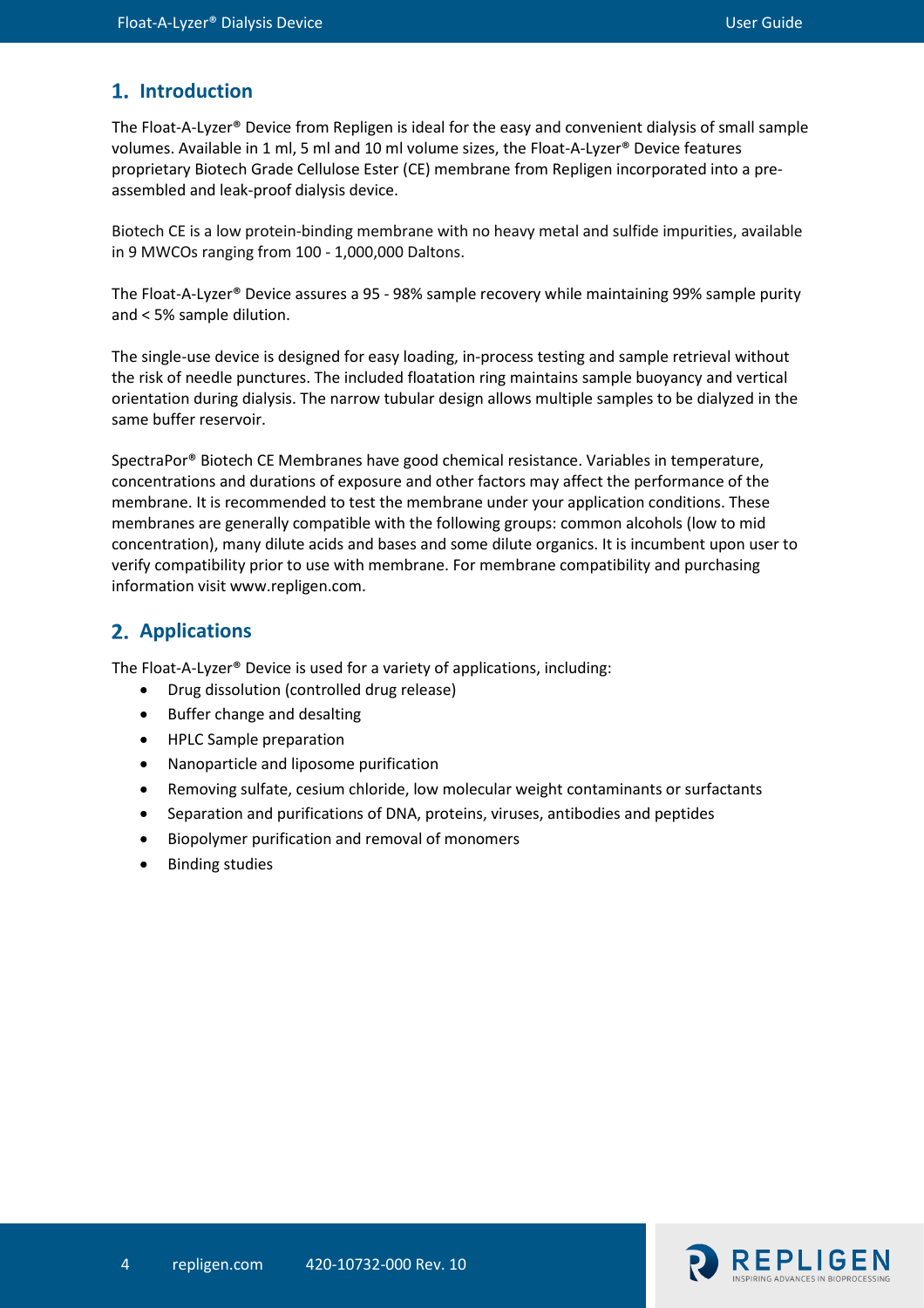# **3. Specifications**

#### <span id="page-4-0"></span>**Table 1. Specifications and materials of construction**

| Specifications and materials of construction |                                                                                          |  |  |
|----------------------------------------------|------------------------------------------------------------------------------------------|--|--|
| Screw-on cap                                 | Color-coded for MWCO polypropylene                                                       |  |  |
| O-ring                                       | Silicone                                                                                 |  |  |
| Floatation ring                              | Polyethylene                                                                             |  |  |
| Top/bottom piece                             | Polycarbonate                                                                            |  |  |
| Membrane                                     | Biotech Grade Cellulose Ester                                                            |  |  |
| Potting                                      | Polyurethane                                                                             |  |  |
| 9 MWCO                                       | 0.1 - 0.5 kD, 0.5 - 1.0 kD, 3.5 - 5 kD, 8 - 10 kD, 20 kD, 50 kD, 100 kD, 300 kD, 1000 kD |  |  |
| 3 volume sizes                               | 1 ml, 5 ml and 10 ml                                                                     |  |  |
| Packing and quantity                         | Dry with glycerin, 12/pkg                                                                |  |  |
| Sample loading                               | Disposable pipette included for 5 and 10 ml only                                         |  |  |

#### <span id="page-4-1"></span>**Table 2. Dimensions**

| Device volume size     | 1 ml volume     | 5 ml volume     | 10 ml volume      |
|------------------------|-----------------|-----------------|-------------------|
| Approx. working volume | $0.7 - 1.5$ ml  | $3.5 - 6$ ml    | $8 - 11$ ml       |
| Total length           | 5 cm            | $10 \text{ cm}$ | $16 \text{ cm}$   |
| Membrane diameter      | $10 \text{ mm}$ | $10 \text{ mm}$ | $10 \, \text{mm}$ |
| Top piece diameter     | $23 \text{ mm}$ | $23 \text{ mm}$ | $23 \text{ mm}$   |
| Floatation ring        | 38 mm           | 38 mm           | 38 mm             |

#### <span id="page-4-2"></span>**Table 3. MWCO and cap colors**

| <b>MWCO</b>    | <b>Color code</b> |
|----------------|-------------------|
| $0.1 - 0.5$ kD | Green             |
| $0.5 - 1.0 kD$ | Orange            |
| $3.5 - 5 kD$   | <b>Black</b>      |
| 8 - 10 kD      | Yellow            |
| 20 kD          | Red               |
| 50 kD          | Violet            |
| 100 kD         | Blue              |
| 300 kD         | Amber             |
| 1,000 kD       | Pink              |

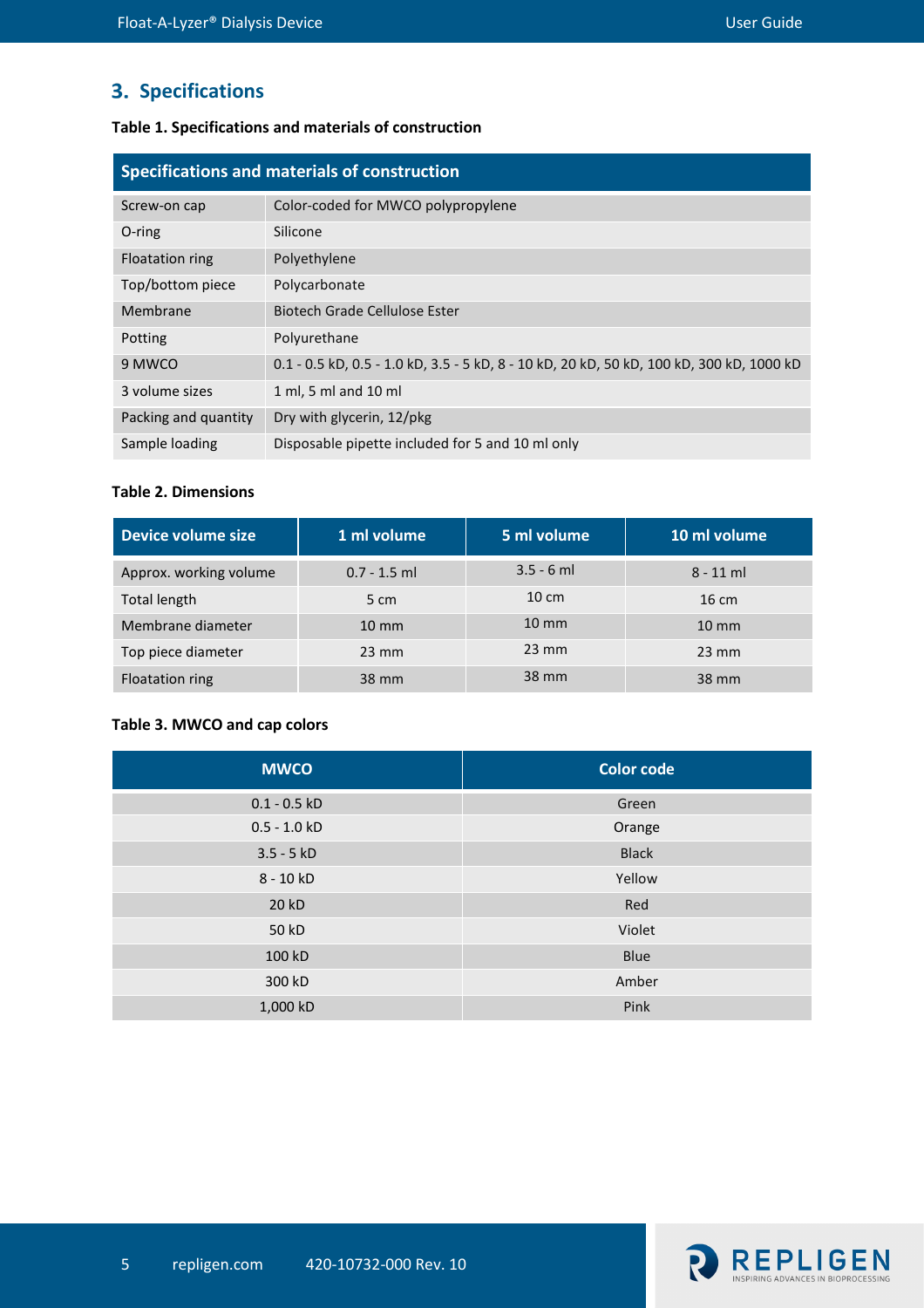# **Instructions for use**

## <span id="page-5-0"></span>**4.1 Handling**

- 1. Remove the Float-A-Lyzer® Device from the packaging box.
- 2. Firmly holding the top piece of the Float-A-Lyzer® Device with one hand and the clear packaging tube with the other hand, gently twist in opposite directions.
- 3. When the packaging tube separates from the device, carefully pull the device straight out of the tube to avoid wrinkling the membrane.
- 4. The Float-A-Lyzer® Device should only be handled by the top piece to prevent membrane damage.

## <span id="page-5-1"></span>**4.2 Membrane preparation**

- 1. Unscrew the cap and fill the device with 10 20% isopropanol (IPA) or ethanol (EtOH).
- 2. Replace cap and submerge device in the same alcohol solution for 10 30 minutes.
- 3. Remove the device, unscrew the cap and aspirate out the alcohol from the device. Invert and shake out any remaining drops.
- 4. Use DI water to flush thoroughly and fill the device. Replace the cap and then soak the device in DI water for 15 - 30 minutes.
- 5. Remove rinse water.
- 6. Flush the device again with DI water or condition with dialysate buffer.
- 7. Once wetted, do not allow membrane to dry out.

## <span id="page-5-2"></span>**4.3 Loading and dialyzing**

- 1. Using a pipette, load the sample. Slowly withdraw the pipette as you dispense.
- 2. Replace cap.
- 3. Thread the body of the Float-A-Lyzer® Device through the hole in the floatation ring and pull the ring up snug beneath the collar of the top-piece.
- 4. Place the Float-A-Lyzer® Device vertically in the dialysis reservoir. If using a stir-bar and magnetic stirrer, adjust the stirring rate to create a gentle vortex.
- 5. Dialyze sample according to specific application requirements. Typically, the samples are dialyzed at room temperature, over-night (12 - 20 hr) and with 3 - 4 buffer changes (after 2 - 4, 6 - 8 and 10 - 14 hours).
- 6. Optional: In-process sampling can be achieved by removing the device from the dialysis reservoir, opening the cap, aspirating out a small volume for testing, and then returning the closed device back to the dialysis reservoir.
- 7. After dialysis, open the cap, and retrieve the sample total volume by slowly aspirating while inserting pipette toward the bottom of membrane.
- 8. Discard the used Float-A-Lyzer® Device. It is intended for single use only.

### <span id="page-5-3"></span>**4.4 Concentrate sample with SpectraGel™ Absorbent**

Use SectraGel™ Absorbent to concentrate the sample and reduce the volume in the Float-A-Lyzer® Device. Simply pack the dry SpectraGel™ Absorbent substance around the outside of the membrane to draw out and permanently bind water. Since the molecular weight of the polyacrylate-polyalcohol compound is significantly larger than the membrane MWCO, it cannot pass through the membrane and contaminate the sample. When the desired volume has been removed, wipe or rinse away the hydrated SpectraGel™ Absorbent compound and retrieve reduced sample volume from the Float-A-Lyzer® Device.

A 5 mL sample volume can be reduced to 0.5 mL, a 10-fold concentration, in 60 minutes with 100 grams of the SpectraGel™ Absorbent.

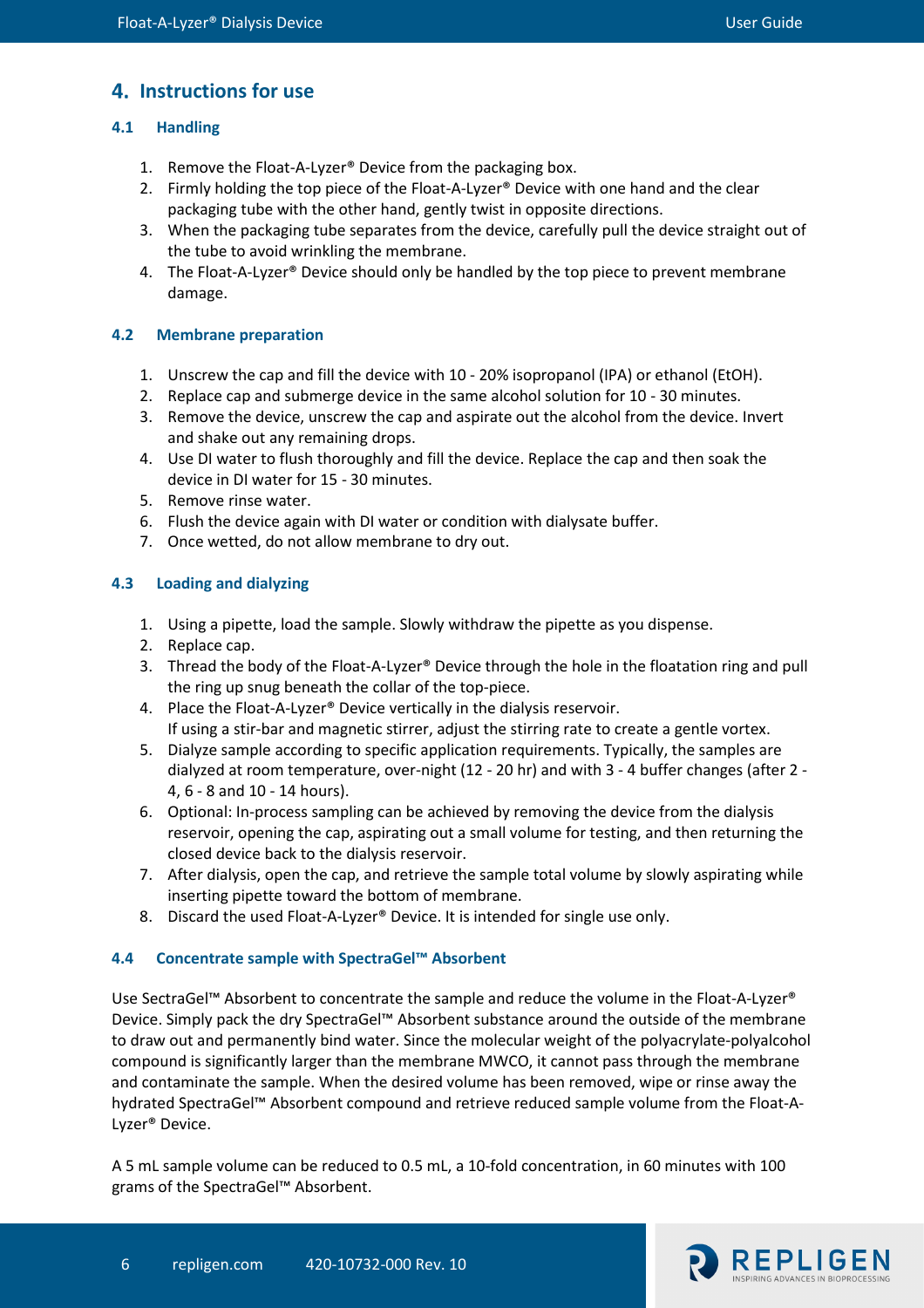# **Storage and shelf life**

**Storage:** Store new and unused Float-A-Lyzer® Devices in a dry place at room temperature. Care should be taken to avoid humid environments.

**Shelf Life:** 2 years when stored properly.

**Sterilization:** The common methods of membrane sterilization include exposure to ethylene oxide (EtO) gas and ebeam or gamma-irradiation. Repligen does not recommend autoclaving as it may lead to changes in membrane performance.